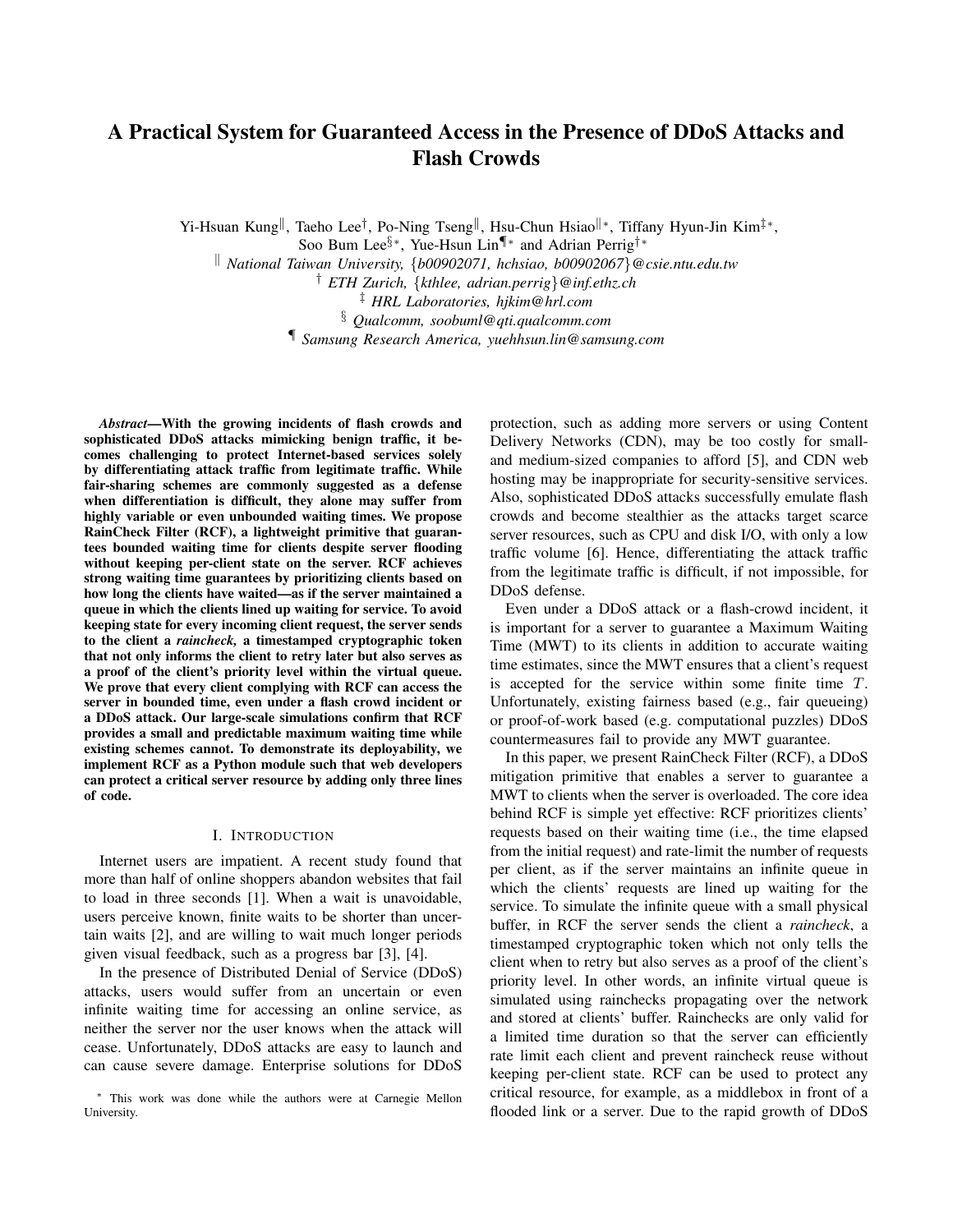attacks at the application layer [6], we mainly focus on applying RCF to protect critical resources at the server in this paper.

We prove that an RCF client can access the server within a finite time T which is linear in the number of clients. Besides achieving strong guarantees, RCF is lightweight and extremely simple to deploy. Our implementation shows that RCF can operate at line rate, and requires minimal modification to servers and no modification to clients. We envision that RCF works as a complementary defense to resolve server overload when detection-based schemes fail to block bots, and as a primary mediation for flash crowds.

Our main contributions are as follows:

- We present RCF, a lightweight DDoS mitigation primitive that helps legitimate clients obtain their fair share of the server's processing power by utilizing the network as an infinite virtual queue. RCF can mitigate flash crowds and be a last resort when it is ineffective or insufficient to separate the attack traffic from the legitimate traffic.
- We prove that RCF achieves MWT guarantees with only a small amount of state that is independent from the number of users, and that RCF does not require precise request scheduling, which none of the prior work can achieve.
- We thoroughly evaluate the performance and effectiveness of RCF using theoretical analysis, simulations, and an implementation. Our results confirm that in practice RCF not only guarantees bounded waiting time but also reduces variance in the waiting time. Such characteristics enable servers to provide reliable feedback to clients.
- We introduce a fully functional RCF Python module that can provide fine-grained (i.e. per-URL) protection to web developers with merely three additional lines of code. No modification is required on the client side.

## II. PROBLEM DEFINITION

Our primary goal is to provide Maximum Waiting Time (MWT) guarantees during server flooding, where the flood of incoming requests deplete the server's scarce resources (e.g., processor, disk I/O, or internal bandwidth.) As we are interested in the context of server flooding attacks, we assume that the network infrastructure, such as the link bandwidth, is well-provisioned.

A server may be flooded by either bots or legitimate clients, and the waiting time for legitimate clients may grow indefinitely. In a flash crowd, the server is swamped with requests from legitimate clients alone. In a bot-driven DDoS attack, the adversary directs compromised endhosts to overload the server with an overwhelming number of requests. In this paper, we make no assumption on the adversary's power and strategy. For example, a powerful and smart adversary can compromise the majority of endhosts and target one client to increase the client's waiting time.

We consider flooding by initial requests but not data following the requests, as the server can rate limit the requests and never accept requests at a rate higher than what it can support.

Waiting time model. Among various waiting time guarantees, we consider a strong notion called *maximum waiting time (MWT) guarantees* – a finite time T within which a client's request is accepted for service [7].

From the server's perspective, the waiting time of a client request  $c$  that is accepted after  $r_c$  times of retries is:  $T(c) = T(c, r_c) - T(c, 0)$ , where  $T(c, i)$  is the time at which the server sees the  $i^{th}$  retry by client c, and the  $0^{th}$ retry represents the original request. Similarly, the waiting time from a client's perspective,  $T'(c)$ , is the elapsed time from the time of the client's initial request to the time that the client receives the acceptance response from the server after  $r_c$  retries:  $T'(c) = T(c) + RTT(c) + process(c)$ , where  $RTT(\cdot)$  and  $process(\cdot)$  indicate the round trip time and the server's request processing time, respectively. Assuming that  $RTT(\cdot)$  and *process*( $\cdot$ ) are bounded, a bounded  $T(c)$ implies a bounded  $T'(c)$ . Hence, without loss of generality we consider only the waiting time observed by the server.

Server model. When a request arrives, the server first performs some operations at line rate, such as replay detection. Since the incoming request rate,  $R_{in}$ , is bounded by the network line rate, the server can process every request before adding it to a queue. The queue is kept in fast memory such that enqueue and dequeue operations can be done at line rate as well. The server's processing rate,  $R_s$ , is limited by bottleneck operations (e.g., database query).

**Client model.** We consider a network of  $N$  clients, consisting of Z *compromised* and N − Z *legitimate* clients, where  $Z$  and  $N$  are bounded but may be unknown to the server. Typically, compromised clients are controlled by an adversary via malware, while legitimate clients are controlled by their human users.

We assume that each client has a unique and unforgeable ID but make no assumption on how IDs are defined. Web developers can flexibly choose their identification methods, such as login, CAPTCHA, single-sign-on, IP address, or a combination of multiple factors. For example, a memberbased web service can use login credentials as IDs to mitigate flash crowds. We discuss possible choices of client IDs and compare them in our full report [8].

Desired properties. A practical system should be efficient, immediately deployable, and usable. These desired properties are translated into the following design requirements:

• MWT guarantees: The DDoS-limiting primitive should bound the waiting time of a legitimate client,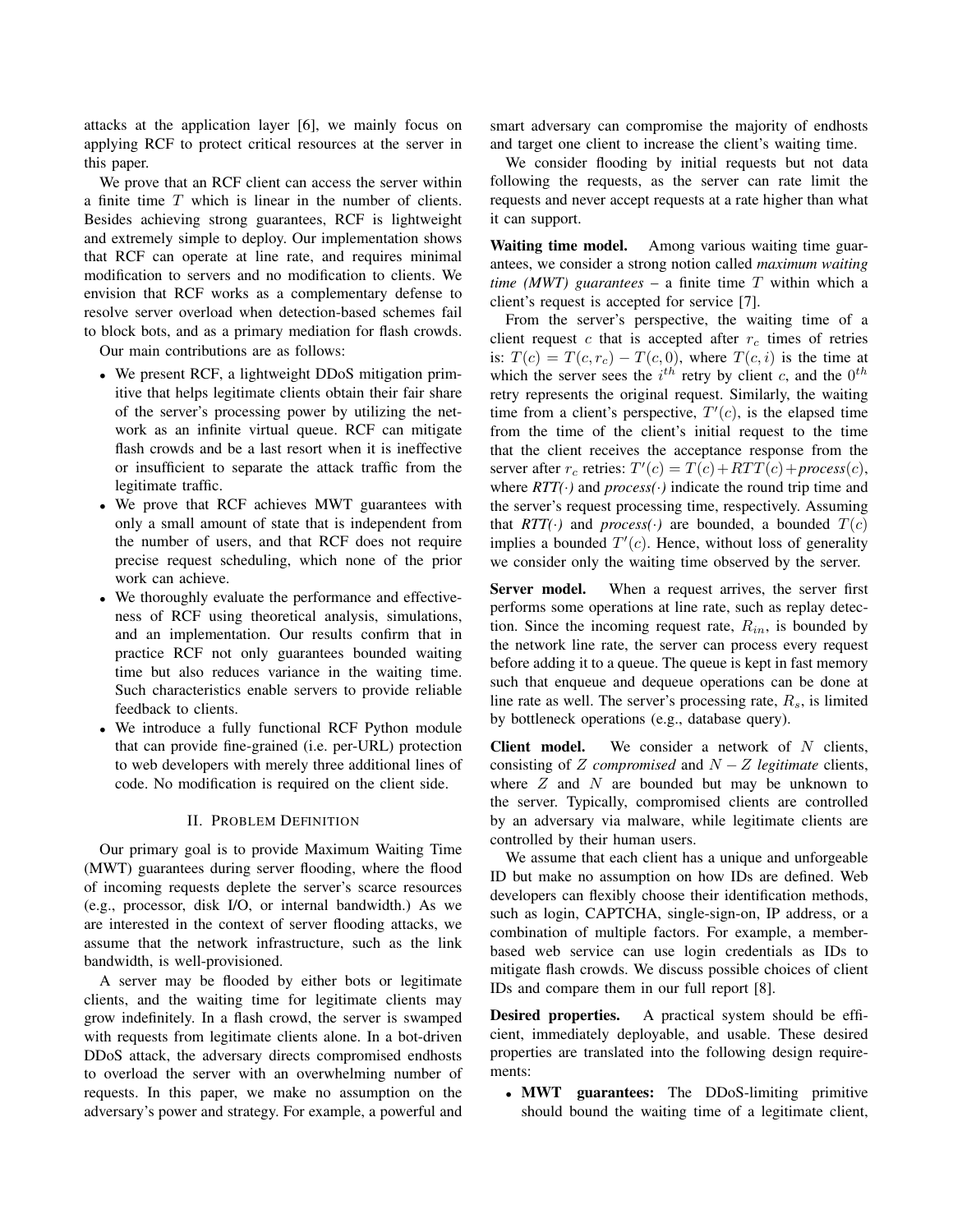and the bound should be independent of other clients' strategies.

- Minimal overhead for both clients and servers: The DDoS-limiting primitive should incur minimal overhead for both servers and clients, thereby avoiding the increase of the attack surface. In particular, the primitive should avoid per-request or per-client state on a server.
- No modification to clients and the network infrastructure: To support immediate deployment, the system should be easy to adopt on the server side and require no modification to clients and the network infrastructure.
- Accurate feedback: The server's estimate of a client's waiting time should be within a reasonable error margin of the actual waiting time in order to increase users' willingness to wait.

## III. RAINCHECK FILTER

Our core observation about RCF is that Maximum Waiting Time (MWT) guarantees can be achieved if the server keeps a large queue of size  $N$ , where  $N$  is the number of clients. We call this an ideal buffer because in reality we would like to avoid keeping per-client state. RCF simulates the ideal buffer using a *realistic buffer* whose size is much smaller than N by *leveraging the network as an infinite virtual queue*. Such a simulation is achieved through the exchange of a special type of message called *raincheck* between the client and the server.

We first present a simple approach using an ideal buffer and discuss its fundamental properties to achieve MWT guarantees. We then present RCF, which satisfies the fundamental properties, but with a realistic buffer. The notation is summarized below.

| Table I: Notation |  |  |
|-------------------|--|--|
|                   |  |  |

| c                | Client ID                                 |
|------------------|-------------------------------------------|
| $\rho_c$         | Client c's raincheck                      |
| N                | Total number of clients                   |
| $R_s$            | Server S's request processing rate        |
| Ζ                | Number of compromised clients             |
| L                | Server queue length $(L \ll N)$           |
| Л                | Raincheck expiration period               |
| $\Delta_{pause}$ | Pause time before resending the raincheck |
| t                | Current time                              |
| $t_{start}$      | Start of a raincheck's lifetime           |
| $t_{end}$        | End of a raincheck's lifetime             |

## *A. MWT Guarantees Using an Ideal Buffer*

Using a buffer of size  $N$ , we can achieve MWT guarantees as follows. The buffer is modeled as a FIFO queue that enqueues incoming requests. By limiting each client to have no more than one request in the queue, we ensure that the buffer never overflows. Since the server can process  $R_s$ requests per time unit, the waiting time is bounded by  $\frac{N}{R_s}$ .

This approach adopts a simple rate-limiting policy (i.e., one request per client in the queue) as well as a requestranking policy that orders requests by their age, or the time during which a request has stayed in the buffer. The server processes the request with the lowest rank (i.e., the oldest request) first.

We observe that the request-ranking policy presents two properties that lead to MWT guarantees in this ideal case: (1) The initial rank of each request is bounded, and (2) the rank decreases over time. In Section IV-A, we generalize this observation and present a theorem that we use to prove RCF's MWT guarantee.

## *B. RCF Design*

With a buffer of size  $L \ll N$ , a flooded server has to discard most of the requests, making it difficult for the server to treat each client fairly and to bound the waiting time. To address this challenge, RCF leverages the network as an infinite virtual queue from which the server can retrieve the knowledge of previously dropped requests.

RCF is designed as a generic primitive that can be applied at different protocol layers and granularities. In this section, we describe high-level overview of the RCF protocol design, and present in Section VI-B the implementation details of RCF that supports per-URL protection at the application layer.

Overview. Figure 1 illustrates how RCF works on an overloaded server. The server can (1) accept, (2) reject, or (3) postpone an incoming request, which could be either raincheck-carrying or raincheck-absent. When the server needs to *postpone* a request, the server asks the client to revisit at a later time by issuing a raincheck to the client. Note that a raincheck-carrying request can be postponed again, in which case the client obtains an updated raincheck. To manage rainchecks, RCF implements two core components on the server side—*raincheck issuance* and *raincheck validation*—both of which operate at line rate.

The raincheck validation component checks a raincheck's validity using the server's secret key. Requests with an invalid (e.g., expired) raincheck are rejected, while requests with a valid raincheck are added to a priority queue of length L, in which a request that has waited longer than others gets higher priority.

For each valid yet dropped request, the raincheck issuance component constructs a raincheck using a server's secret key and returns the raincheck to the client. Rainchecks are protected using Message Authentication Codes (MACs) to prevent forgery, tampering, or sharing among multiple clients. The client can resend its request with the returned raincheck as a proof of the waiting time.

Raincheck-absent requests are forwarded to the raincheck issuance component directly (rather than being assigned the lowest priority) for two reasons: (1) To prevent the server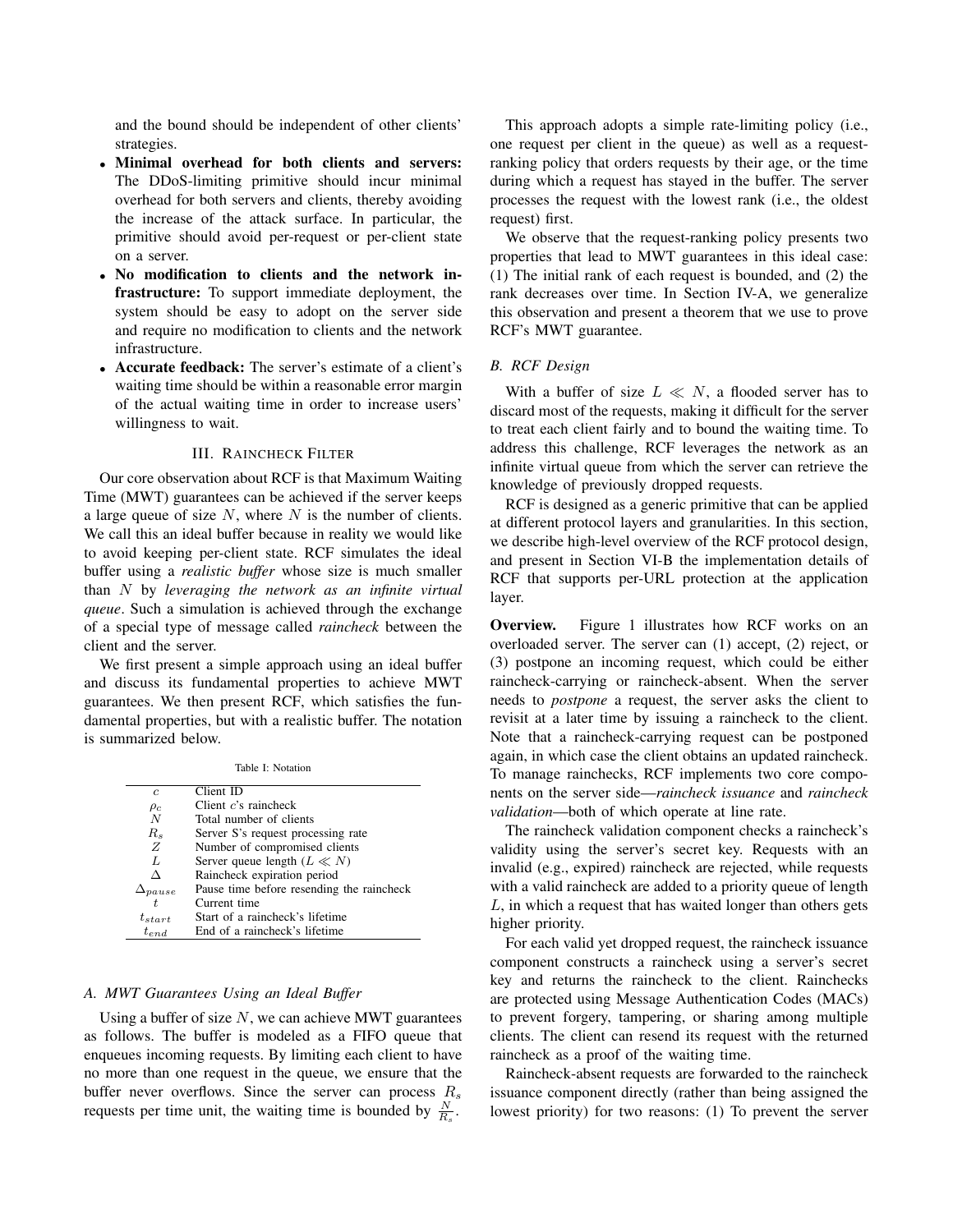

Figure 1: RCF overview.

from queuing requests with spoofed IP addresses (the client must return with the raincheck in order to use the server's service), and (2) to ensure bounded waiting time. Otherwise, a raincheck-absent request can be stuck in the queue forever when raincheck-carrying requests arrive at the same speed as the server's processing rate.

One major challenge is how to prevent double-spending of rainchecks without keeping per-client state. To address this challenge, we impose on every raincheck a valid lifetime from  $t_{start} = t + \Delta_{pause}$  to  $t_{end} = t_{start} + \Delta$ . Consequently, the server only needs to remember *accepted requests* for  $\Delta_{\text{mass}}+\Delta$  period of time, since the client's other raincheck (s), if any, will expire after that. The server can adjust  $\Delta_{\text{pause}}$  and  $\Delta$  to strike a balance between communication and storage overhead.

Raincheck message format. A raincheck contains a MAC that protects client ID  $c$ , timestamp  $ts$ , and lifetime  $[t<sub>start</sub>, t<sub>end</sub>)$ , all computed with the server's secret key  $k$  such that an adversary cannot tamper with or forge a raincheck:

$$
\rho_c = m \left\| MAC_k(m), \text{ where } m = c \right\| t s \| t_{start} \| t_{end}. \tag{1}
$$

A unique client ID  $c$  is included to enable rate limiting based on source identities and to prevent two clients from sharing their rainchecks. Since each MAC is computed using the server's secret key, only the server can correctly create and validate the raincheck. If the server enables more than one instance of RCF, each RCF should use a different secret key.

## *C. Server Description*

Raincheck issuance. A raincheck issued or renewed at time t is valid from  $t_{start} = t + \Delta_{pause}$  to  $t_{end} = t_{start} + \Delta$ , where  $\Delta_{\text{pause}}$  is a small amount of minimum time that the client has to wait before resending. Moreover, when a raincheck-absent request arrives, the server drops the request directly and returns to the client  $c$  a raincheck in which the timestamp is the current time. When the server's queue overflows, a raincheck-carrying request is dropped and directed to the raincheck issuance component for renewal but the timestamp stays the same as the one in the old raincheck.

Since the server issues a raincheck to every dropped request, a client can have multiple valid rainchecks concurrently. However, having multiple valid rainchecks provides no additional benefits to the client, because the server (or its raincheck validation component) limits the rate of accepted rainchecks per client as described below.

Raincheck validation. For efficient double-spending prevention and rate limiting, the server keeps a set Accepted that contains requests that were accepted during time  $[t (\Delta + \Delta_{\text{pause}}), t$ . We denote by  $Accepted(c)$  whether a client  $c$ 's request is in the set. Similarly, we denote by  $Buffered(c)$ whether  $c$ 's request is currently buffered in the queue. Size of these records are irrelevant to the total clients and can be implemented efficiently using Bloom Filter variants [9], [10]. A raincheck is valid if all of the following conditions hold:

- 1. Lifetime:  $t_{start} \leq t < t_{end}$ .
- 2. No duplicate: The same raincheck cannot be reused more than once.
- 3. Limited client request rate: Only one request is allowed per client in any interval  $\Delta$ . That is, a client's request is accepted only if  $Accepted(c) = False$  and  $Buffered(c) = False$ . This condition can be easily extended to allowing multiple requests per client in a time interval, which is useful when one instance of RCF is deployed to protect multiple critical resources.
- 4. Integrity: the MAC is verified correctly.

The first three conditions ensure that once a client's request is accepted, all other rainchecks that this client possesses become invalid.

Valid requests are added to the priority queue and ranked unambiguously based on their timestamps.<sup>1</sup> If  $L$  requests are already queued, this component dequeues the lowest priority request, issues a raincheck, and returns it to the client.

#### *D. Client Description*

Figure 2 illustrates the client-server interaction in the RCF protocol. The client initiates the protocol by sending a raincheck-absent request. The server returns to the client a raincheck that expires after  $\Delta$  in the future.

Before the raincheck expires, the client resends the raincheck-carrying request, and if the server is still busy, the client obtains a renewed raincheck with an extended lifetime. The client keeps resending until the request is accepted. We prove in Section IV that a client following this resend strategy will be able to access the server after a bounded delay.

A greedy client may attempt to reduce the waiting time by resending the request as quickly as possible. However, our protocol guarantees that the greedy client gains no benefit if he sends at a rate faster than  $\frac{R_s}{L}$ , because the buffer keeps only one copy of the request for each client. Moreover, the server explicitly specifies in the raincheck how long the

<sup>&</sup>lt;sup>1</sup>A trade-off exists between the timestamp granularity and the waiting time bound. When at most  $v$  requests are allowed with the same timestamp value, the waiting time bound is increased by  $\frac{v}{R_s}$ .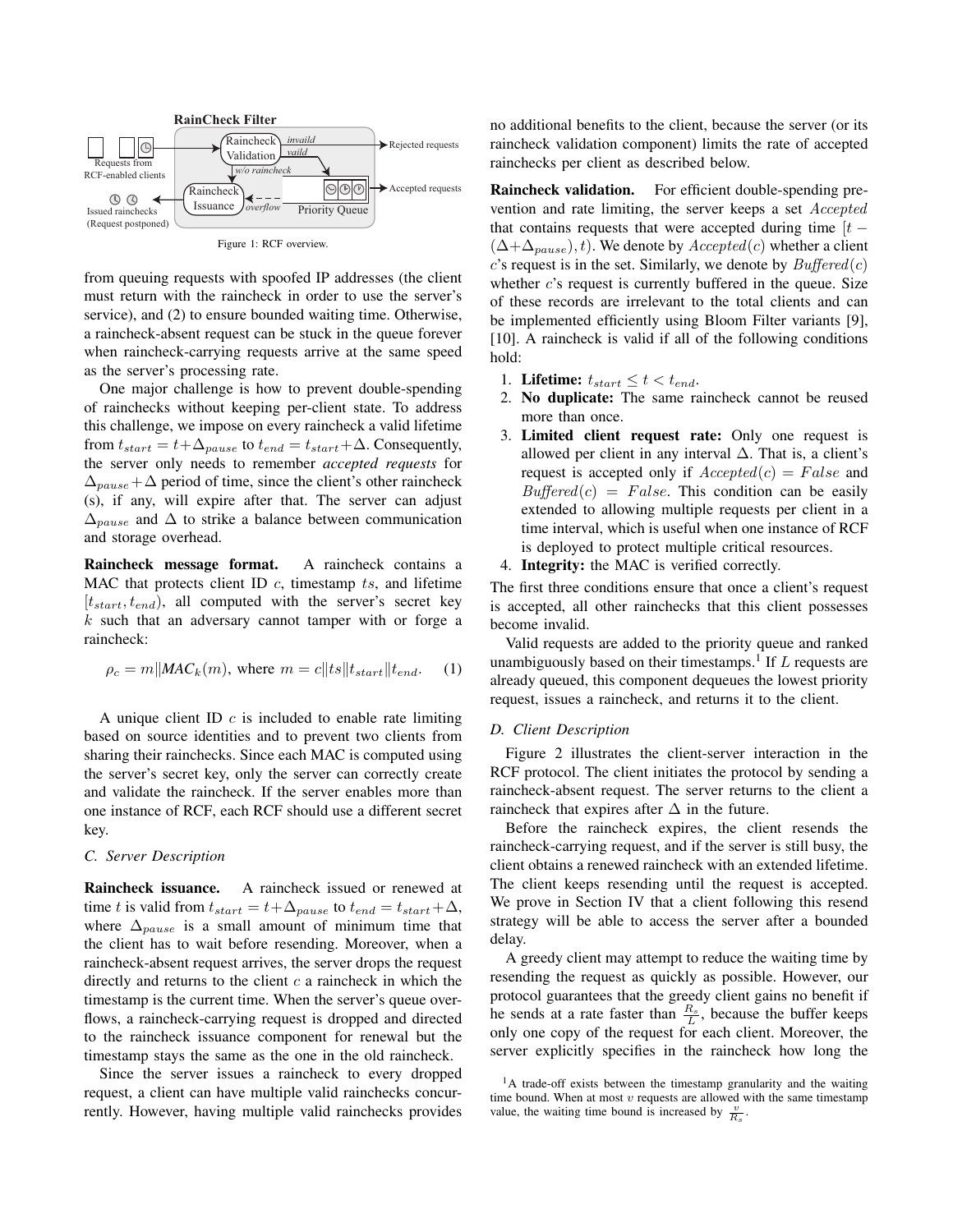

Figure 2: Client-server interaction example.

client has to wait before retrying (i.e., setting  $t_{start}$  in the raincheck's lifetime) to further restrain greedy clients and to minimize communication overhead.

## *E. Configurations and Further Improvements*

To build a practical and deployable system, we have investigated the details of RCF's functionalities, corner cases, and the actual parameter configurations for MWT guarantees (e.g., minimum number of requests for various application scenarios, estimated number of requests that the bottleneck server can process given varying processing time,  $\Delta$  configuration to satisfy performance requirements, etc.). Due to space limitations, we highlight the core ideas in this section, and leave the detailed description in our full technical report [8].

1. Accurate waiting time estimation. Providing users with feedback of their expected waiting time can help increase their willingness to wait [3], [4]. While the waiting time bound  $T$  can serve as a loose estimate of the actual waiting time, a better estimate that incorporates the current client status is desirable. We design and analyze a *rank estimation* algorithm that allows the server to estimate any client  $c$ 's rank (i.e., position in the virtual queue) at time  $t$  without keeping per-client state. Extending probabilistic counting algorithms [11], our algorithm refines the estimate by taking into account the number of clients that did not renew their rainchecks, and the server informs the client the estimated rank by piggybacking it on the raincheck.

2. Balancing load distribution. To avoid sudden increase in the bandwidth loads in the rare case when all clients concurrently retry, it is desirable to distribute the bandwidth loads caused by raincheck renewals. We propose a hybrid scheme that combines RCF with a coarse-grained scheduling for balancing load distribution. Similar to the original RCF, this hybrid scheme requires each client to renew its raincheck periodically. The novel improvement is the assignment of the coarse time interval such that all the requests from the same client always fall in the same time interval, reducing the overhead for duplicate detection and rate limiting.

3. Accommodating multiple rainchecks. There are ap-

plications where multiple rainchecks may be needed per client. For example, if RCF is applied to the HTTP protocol and each raincheck allows one HTTP request, multiple rainchecks would be needed to load a single webpage.<sup>2</sup> Getting a raincheck for each request sequentially would significantly increase the waiting time of the client. Our implementation in Section VI-B resolves this issue by enabling one RCF instance per resource-consuming URL, which likely accounts for a small set of all the HTTP requests for a webpage, such that the client can use multiple rainchecks in parallel. We also explore in our full report the effects of using an extended rate limit mechanism that allows a sender to have multiple requests in one virtual queue.

## IV. ANALYSIS

## *A. Waiting Time Guarantees*

To prove that RCF guarantees MWT, we first show two properties of a rank function that imply MWT, and then that RCF satisfies these two properties.

Let  $t_c^{ini}$  be the time at which the server sees client c's first trial and  $t_c^{acc}$  be the time at which the sever accepts  $c$ 's request/retry. We denote by  $rank(c, t)$  client c's priority of service (e.g., the position in the ideal queue) at time  $t$ , and  $rank(c, t)$  is defined only for  $t_c^{ini} \leq t < t_c^{acc}$ . Client c is served immediately at time t when  $rank(c, t) = 0$ .

The rank function in RCF can be formulated as  $rank(c, t) \triangleq |\{c'|c' <_t c\}|$ , where  $c_1 <_t c_2$  means  $c_1$  has a lower rank than  $c_2$  at time t (i.e. at time t client  $c_1$  has a valid raincheck whose timestamp is smaller than any of client  $c_2$ 's valid raincheck.) When  $rank(c, t) < L$  (i.e., server queue length), c's request will be accepted.

*Theorem 1: Properties of a rank function ensuring MWT.* There is a bound T such that for all c,  $t_c^{acc} - t_c^{ini} \leq T$ , and  $T$  is independent of the attacker's power or strategy if the rank function satisfies the two conditions:

- 1. The initial rank of each client is bounded:  $rank(c, t_c^{ini}) \leq B$  for all c, and B is adversaryindependent.
- 2. The rank of each client decreases over time:  $\exists \delta > 0$ and  $\gamma > 0$  such that  $rank(c, t-\delta) - rank(c, t) \geq \gamma > 0$ for all c and t, and  $\delta$  and  $\gamma$  are adversary-independent.

**Sketch of Proof:** Since it takes at most  $\frac{\delta B}{\gamma}$  time to reduce a client's rank to zero, the waiting time is bounded:  $T \leq \frac{\delta B}{\gamma}$ . That is, the server guarantees MWT for any ranking function that satisfies the above two conditions.

*Theorem 2: RCF guarantees MWT.* RCF guarantees that a legitimate client will be served in a finite time T, regardless of how other (both legitimate or compromised) clients behave, and  $T$  is linear in the total number of clients.

 ${}^{2}$ A a typical webpage requires multiple HTTP requests, and modern browsers support concurrent HTTP connections (e.g., Firefox allows 15 concurrent connections).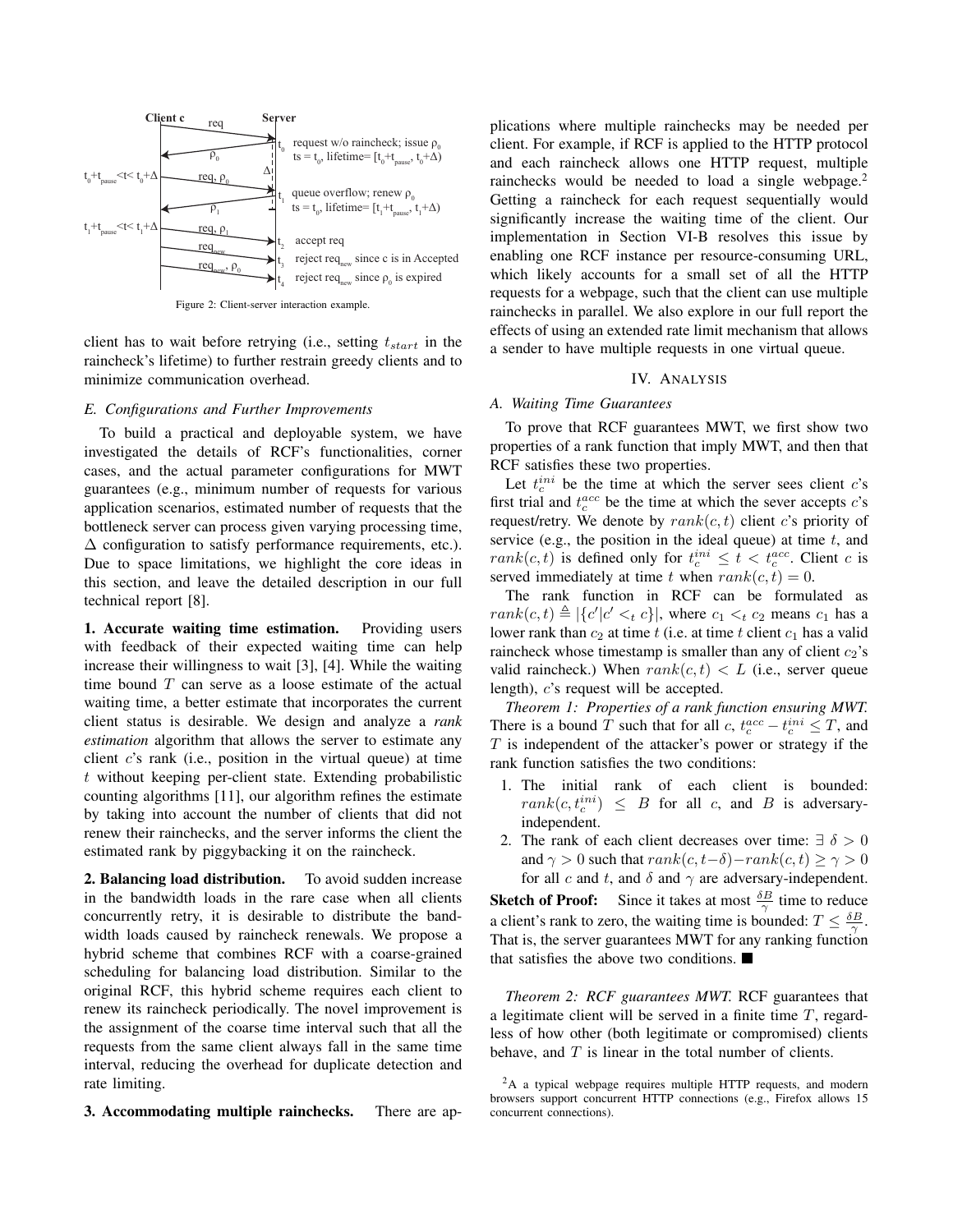Sketch of Proof: In RCF, the initial rank is bounded by  $N$ , the number of clients in the network. Between  $c$ 's  $i$ th and  $i + 1$ -th retries that are at least  $\frac{L}{R_s}$  time apart, the server either accepts  $c$ 's request or accepts  $L$  requests from the more privileged clients. Also, RCF ensures that once a client's request is accepted, all its rainchecks become invalid. Therefore,  $rank(c, t)$  decreases by L for every retry, which means after at most  $\lceil \frac{N}{L} \rceil$  attempts the server will accept the request. Also, as specified in Section III, a legitimate client resends its request at a frequency f such that  $\frac{1}{\Delta + \Delta_{pause}} \le$  $f \leq \min\{\frac{R_s}{L}, \frac{1}{\Delta_{pause}}\}.$  Hence, based on Theorem 1, the waiting time is bounded as follows:

$$
T(C) \le \left\lceil \frac{rank(C, t_c^{ini})}{L} \right\rceil / f \le \left\lceil \frac{N}{L} \right\rceil (\Delta + \Delta_{pause}). \tag{2}
$$

If the RTT is not negligible compared to  $\Delta + \Delta_{pause}$ , the bound should be revised to  $\lceil \frac{N}{L} \rceil (\Delta + \Delta_{pause} + RTT)$  to compensate the delay.

The upper bound represents the worst case scenario where a strong attacker who knows the client's request sending schedule and controls every host except the victim client and server. In the presence of a realistic attacker not targeting a specific client, the actual waiting time can be much lower than the upper bound, because bots will keep consuming their high-ranked rainchecks while the legitimate client waits silently. This demonstrates a strength of RCF: the client can increase its priority by simply waiting, in contrast to prior work where the client has to "work", such as solving computational puzzles.

#### *B. Overhead Analysis*

RCF incurs low computational, communication, and storage overhead for both servers and clients. Clients are not required to perform any additional computation. A client simply keeps the most recent raincheck for each protected resource, and renews the raincheck roughly every  $\Delta + \Delta_{\text{package}}$ time period.

Our implementation uses a 32-byte raincheck format: 32 bit client ID, 64-bit microsecond-level timestamp, 32-bit lifetime of the raincheck as an offset from the timestamp, and 128-bit MAC. Given this size, the server's computational overhead is minimal. For each generated raincheck, the server has to perform one MAC generation, and for each received raincheck, the server performs one MAC verification. With an efficient MAC function, rainchecks can be generated and verified at line rate. For example, it takes only 61 cycles (22ns) to compute a 128-bit CBC-MAC using AES on Intel i5-4430S that supports the AES-NI instruction set. Our implementation in Section VI confirms that enabling RCF does not degrade the service throughput.

RCF avoids keeping state for all clients at the cost of sending rainchecks, but RCF only keeps the "recently" (not every) accepted clients to support efficient validations (e.g., rate-limiting, duplicate detection) using expiration time. A server can further adjust the raincheck expiration period to strike a balance between communication and storage overhead.

RCF only incurs a small overhead to communication between servers and clients. For instance, when applying RCF to HTTP applications, the size of the HTTP header (where a raincheck would be stored) increases by less than 5%—the size of typical HTTP request/response headers are 700-800 bytes [12] and a raincheck is 32 bytes. Moreover, RCF explicitly specifies how long clients have to wait before retrying and thus incurs small overhead compared with the case where greedy clients or bots aggressively resend requests.

In RCF, initial requests without a raincheck are rejected, and a raincheck is issued and returned to the client. This initial rejection adds resiliency against IP spoofing attacks, but adds slight latency to serve the request. To minimize the initial latency, RCF can be dynamically enabled and disabled by the server. During peacetime (e.g., server utilization less than 70%), RCF remains inactive so that incoming new requests are served by the server. When the server utilization increases beyond the threshold, the RCF becomes active and start issuing rainchecks to incoming new requests.

#### *C. Security Benefits*

We design RCF to avoid expanding the attack surface: Rainchecks are protected against forgery with Message Authentication Codes that can be generated and validated at line rate. RCF prevents traffic amplification attacks as rainchecks are smaller than typical HTTP request/response headers. Also, RCF is secure against source spoofing and other misuses (e.g., raincheck reuse, accumulation, or sharing), and prevents compromised or greedy clients from gaining an advantage over legitimate clients.

## V. EVALUATION

To validate that RCF effectively simulates an infinite buffer and thereby enables bounded waiting time with low variance in the presence of flash crowds or DDoS attacks, we evaluate RCF using the NS-3 simulator. Our large-scale simulation measures the waiting time of legitimate users in two cases. Section V-A describes a flash-crowd case where a large number of legitimate users simultaneously try to access a server within a short-time period. Section V-B shows a DDoS attack case where a server is flooded by bots. For both cases, we compare results among (1) RCF, (2) a traditional client-server model with no protection, and (3) a computational puzzle [13].

#### *A. Flash-Crowd Effect*

We consider 100,000 legitimate clients, and a server that can buffer up to 200 requests and process requests at a rate following an exponential distribution with an average of 5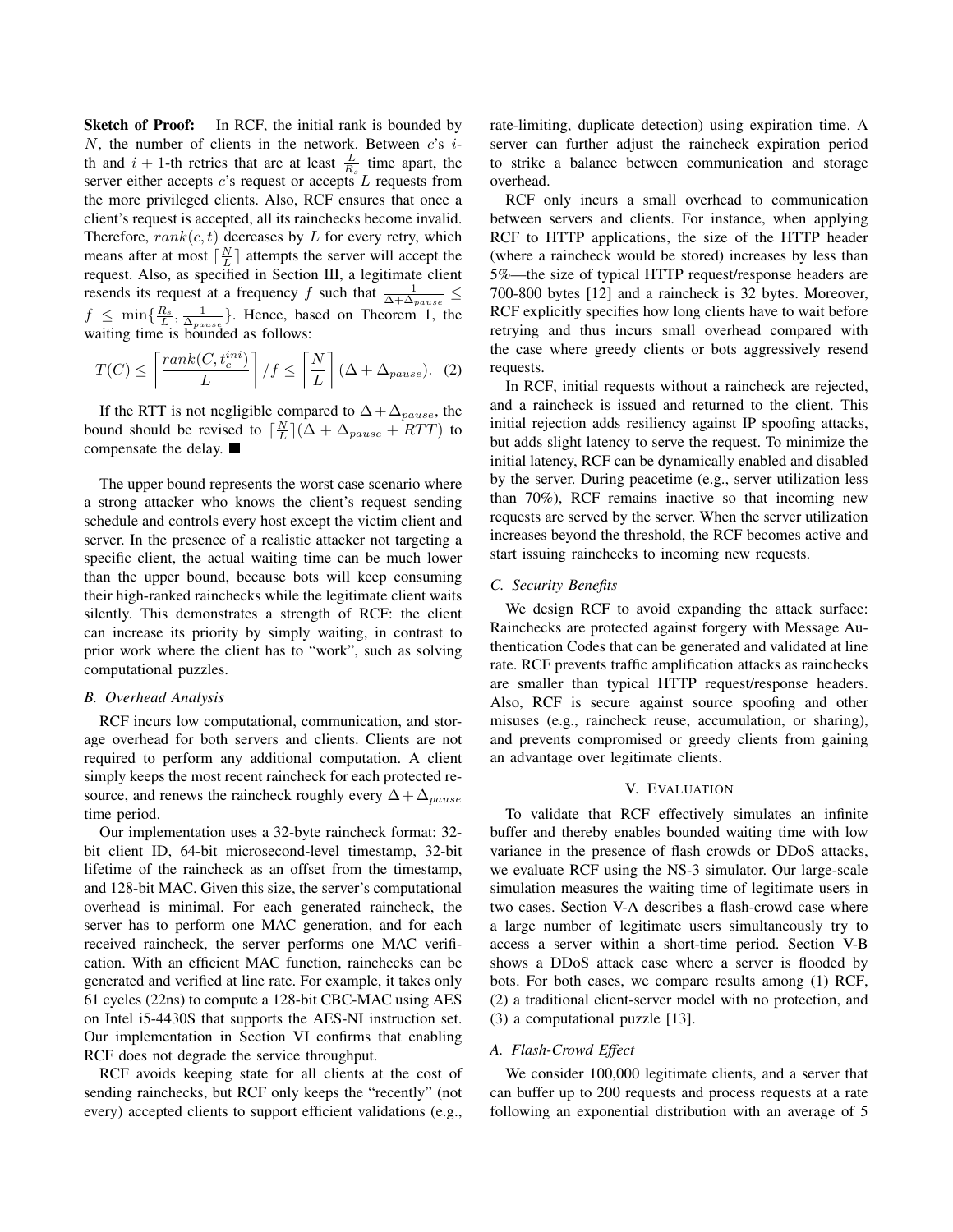

Figure 3: Scatter plots of the initial request time vs served time.

ms. Every client makes one request where the initial request time is uniformly distributed across a 100-second interval, and hence, the server experiences on average 1,000 incoming requests per second, five times the rate of its average request processing capacity. Next we briefly describe the server and client models to simulate the flash-crowd effect.

Computational puzzles. We model a client that solves a computational puzzle before sending a request [13]. We model the puzzle server with a priority queue which uses the puzzle-level as the priority metric. For requests with the same priority level, the server processes them based on their arrival order.

To send an initial request, the client solves a level-1 puzzle. If the request with level- $n$  is denied, the client solves a level- $(n + 1)$  puzzle and resubmits its request. The puzzle computation time determines the delay that a client waits before submitting its request. The delay associated with a *l*-level puzzle is derived from the geometric distribution 0.01 geometric( $2^{-l}$ ), as the number of computed hashes before successfully finding a length-*l* hash is geometrically distributed.

Unprotected. The unprotected server implements a standard FIFO queue and informs the client whenever its request is dropped. The client continues to resubmit requests until one of those request is processed by the server.

Results. The waiting times for the clients of the three models are shown as scatter plots in Fig. 3. Each dot or diamond in the scatter plot shows the requested time (xvalue) and the accepted time (y-value) for a client's request. A green dot on the left figure represents a request of an unprotected client while a green dot on the right figure represents a request of a puzzle client. In both figures, the red diamonds represent the requests of the raincheck clients. The solidly filled-in green trapezoid areas in both figures demonstrate the large variances of the waiting times for unprotected and puzzle clients: some lucky clients are served almost immediately, while most clients are unlucky and experience long waiting times.

On the other hand, RCF clients, marked by red diamonds, resemble a thin line indicating that RCF supports low variance such that the waiting time steadily increases as the number of requests that are yet to be served increases. Specifically, the ordering of the requests is well-preserved requests generated at earlier times are served before the requests generated at later times. Although not shown in the figure, the scatter plot for the raincheck server is almost identical to that for an ideal server that has an infinite buffer.

## *B. Flooding Attacks*

We consider 10,000 legitimate clients and bots ranging from 10,000 to 200,000 to observe the relationship between the volume of attack traffic and the waiting times that the clients experience. In this experiment, every client makes one request and the request times are uniformly distributed across a 200 second interval, and the servers' capacity are identical to the simulation in V-A.

To simulate the DDoS attack case, the bots adopt the following strategies to flood the servers. The bot's request generation model follows a Poisson process with  $\lambda = 1$ .

Attacker strategy against RCF. Since an RCF server favors requests with earlier timestamps, simple flooding (i.e., sending new requests at a high rate) is ineffective. Instead, a bot saves all valid rainchecks and sends the one with the earliest timestamp for each flooding period. Only when the bot runs out of valid (unexpired) rainchecks, it sends a new request.

Attacker strategy against puzzles. Since the puzzle server favors requests with higher-level puzzles, a puzzle bot submits a request with the highest puzzle-level that it solves in a requests generation interval. In addition to shorten the puzzle computation time, bots collaborate with each other, and the collaborative puzzle solving time is modeled as  $\frac{0.01}{|bots|}$  \*geometric(2<sup>-l</sup>).

Attacker strategy against unprotected. A bot periodically submits a request to the server.

Results. The distribution of the waiting times of the 10,000 clients are shown as box plots in Fig. 4. Similar to the flash-crowd simulation, this simulation confirms that the maximum waiting times for the raincheck clients are much smaller than the unprotected and puzzle clients regardless of the number of bots. In addition, the simulation also confirms that the variance of the waiting times are smaller than the other two cases (shown by the height of the boxes). Although not drawn in the figure, the maximum waiting times for the raincheck clients are below the upper bound in Eq. 2.

The maximum waiting time varies significantly for the unprotected clients. The increase in variance becomes more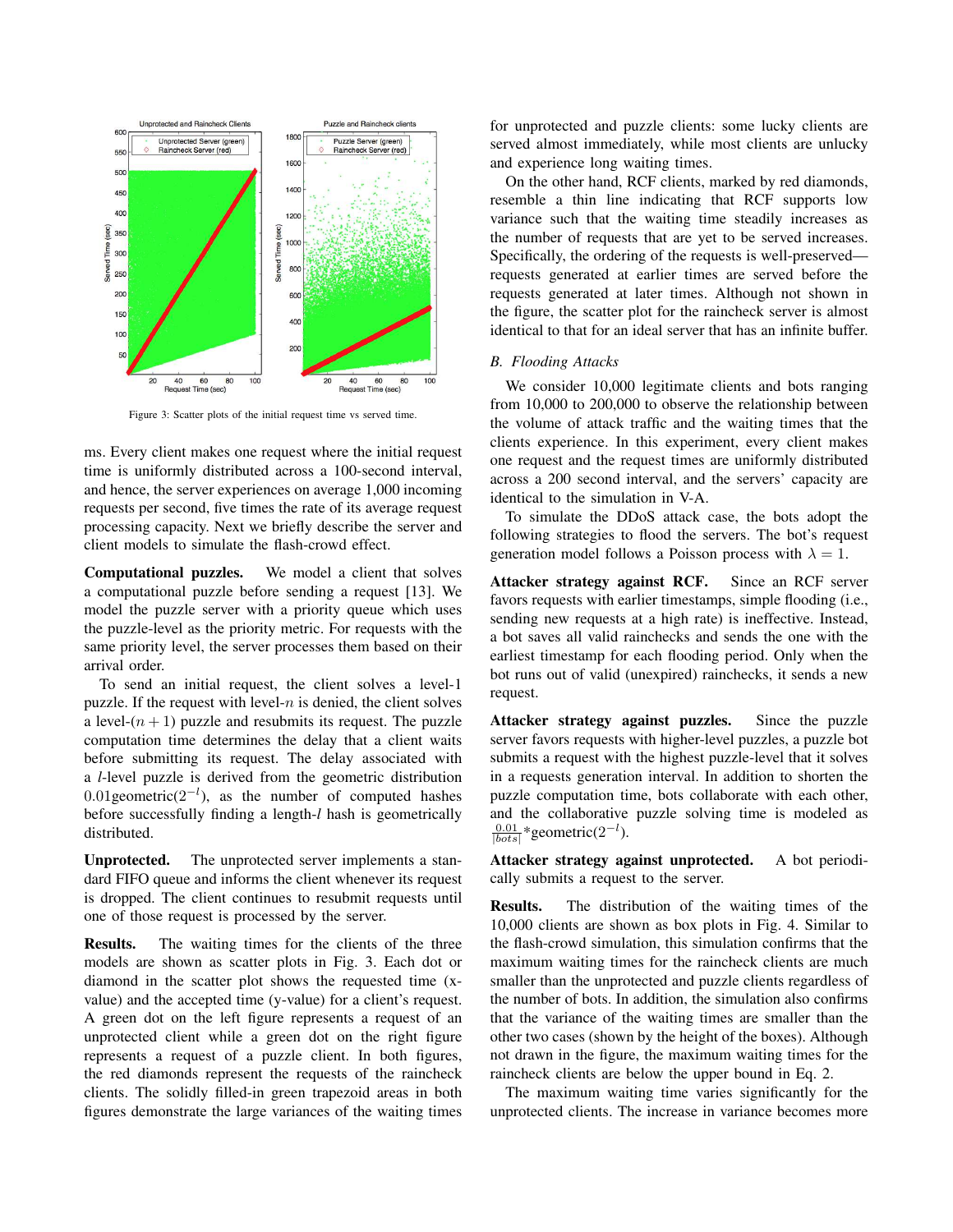

Figure 4: Box plot of the waiting times for 10,000 clients under varying number of bots for the raincheck server, puzzle server, and unprotected server. Note that the mean waiting times for the unprotected server goes up to 800 sec (and thus outside the graph).

dramatic as the number of bots increases. This is because the unprotected server treats every request equally and the bot's collective request submission rate is much higher than that of the clients, depriving clients' access to the server.

For the puzzle clients, while the median waiting time is comparable to that of the raincheck clients, the variance among the waiting times as well as the maximum waiting times are higher than that of the raincheck clients. This large variance is attributed to the amount of time needed to solve the puzzles.

## VI. IMPLEMENTATION

To demonstrate the efficiency and feasibility of RCF, we implement RCF (1) on a high-bandwidth testbed supporting line-rate raincheck validation and issuance, and (2) as a Python module that can be easily incorporated into HTTP servers.

## *A. DPDK Testbed Evaluation*

In this evaluation, we show that raincheck generation and validation can be done at line rate on a commodity machine and thus do not cause any additional bottleneck at the server.

Testbed Setup. We build a small testbed containing two machines—one machine to simulate a malicious traffic generator  $(TG)$  and the other to simulate an RCF. Two machines are directly connected to each other via a gigabit Ethernet cable and operate on identical commodity PCs with the following hardware specification: 4-core Intel Core i5-4430S CPU (Haswell), 1,600 MHz Hynix DDR3 4GB memory, and one dual-port 10 GbE NIC (Intel 82599EB).

We use Intel Data Plane Development Kit [14] (DPDK) as the packet I/O engine on both machines to generate and process high-bandwidth traffic. Intel DPDK supports highperformance packet processing without involving the system kernel. DPDK avoids OS interrupts while packets are being transferred between the user space and the NIC's memory buffer to eliminate redundant memory copies in the kernel.

AES-CBC-MAC in RCF is implemented using the Intel AES-NI instruction set [15], a hardware accelerated cryptographic engine, to efficiently verify/issue rainchecks.

Experiment Design.  $TG$  initiates the experiment by sending a request packet to RCF (Step 1). Upon receiving the request, RCF generates a raincheck and sends a packet with the raincheck back to  $TG$  (Step 2). After this initial exchange, we start measuring the performance of RCF for raincheck validation and issuance in the following manner:  $TG$  simply forwards the raincheck-carrying packet back to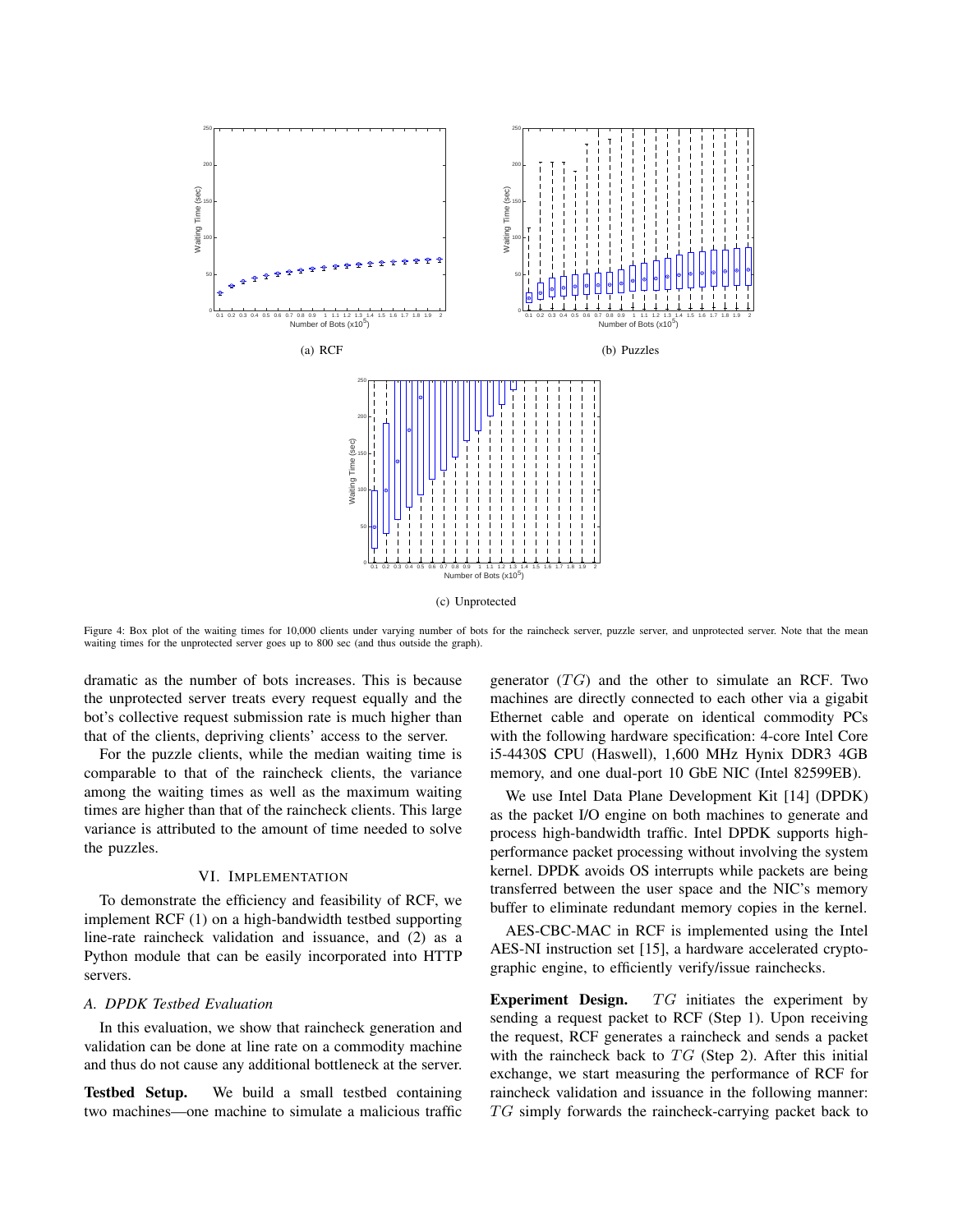the server (Step 3). Then, RCF validates the raincheck, updates the raincheck with a new timestamp, and sends the updated raincheck back to  $TG$  (Step 4). Steps 3 and 4 are repeated to measure the worst-case processing time of an incoming request.

For comparison, we establish the following baseline case: (1)  $TG$  sends the initial requests to RCF, (2) RCF replies a packet with a dummy raincheck,  $(3)$   $TG$  immediately resends the received request back to the server, and (4) RCF simply forwards the packet back to  $TG$  without verifying or updating the raincheck. Steps (3) and (4) are repeated for evaluation.

**Result.** For the baseline case,  $TG$  sends raincheckcarrying requests to the server at a rate of  $9.826$  Gbps<sup>3</sup>. The same rate of 9.826 Gbps is achieved for the raincheck case. Even though RCF has to validate and issue a raincheck for each incoming request, we observed no degradation in throughput, confirming that the raincheck computation incurs a low overhead.

## *B. Raincheck over HTTP*

In this section, we present how RCF can be easily deployed to HTTP servers. Applying RCF to web servers can efficiently rate-limit requests that are compute-intensive (e.g., WolframAlpha) or IO-intensive (e.g., database queries) while ensuring per-client fair access.

Our implementation is a Python module that serves as an extension of Flask<sup>4</sup>, a microframework for Python web development. This solution is practical in the real world because it requires no modification nor additional installation on the client side, and incurs minimal effort on server side. Specifically, our server-side implementation works as an intermediate level between the web server and the application, using Python's decorator feature such that developers can integrate RCF to existing server applications with little effort.

Listing 1 demonstrates the basic usage of the module. Text in bold is the additional code needed for applying the RainCheck module. Beside initialization (line 5), developers only have to add a line of code to mark the critical resource they want to protect (line 8). It is independent of applications being protected so that developers can easily turn RCF on and off even without any knowledge about the implementation details of applications.

The RainCheck module provides per-URL fine-grained protection, which is useful to flexibly apply RCF to critical resources only and leave noncritical resources (e.g., static content) freely accessible. Specifically, it allows different configurations and separated queues for different URLs,

<sup>4</sup>http://flask.pocoo.org

which is essential for web servers to provide various services.

```
from flask import Flask
 app = Flask(\underline{\hspace{2cm}}name \underline{\hspace{2cm}})3
 4 from raincheck import RainCheck
 5 rc = RainCheck(queue_size=100, time_pause=1,
      time_interval=10, concurrency=4)
6
 7 @app.route('/')
 8 @rc.raincheck()
 def index():
      10 # compute-intensive or IO-intensive jobs
      return resp
```
Listing 1: Basic usage of the RCF module.

Implementation Details. We fully implemented the RainCheck module described in Section III including issuance, validation, communication protocol, and ranking. The following are additional details and concerns of the implementation.

Rainchecks are carried through HTTP cookies, a common feature that the majority of clients support, so no additional modifications are needed on the client side. Cookies provide a simple mechanism allowing us to renew and expire rainchecks.

We use HTTP Refresh header to indicate how long a client should wait before coming back to renew its raincheck (i.e., no time synchronization is needed). The refresh time is uniformly random from  $t_{start}$  to  $t_{end} - t_{network\_delay}$ . Consequently, subsequent renewing requests will not cluster together regardless of clients' initial requesting pattern.

In addition to using the source IP as the client ID, we accept any entry in session storage<sup>5</sup> as the client ID, allowing developers to use login, CAPTCHA, single-sign-on, or other identification methods for the unique client ID generation, and addressing the issues with sharing the same public IP due to the prevalence of NAT.

The estimated current position of a client in the virtual queue is exposed to developers as a variable, such that developers can customize their web interfaces (e.g., show the estimated waiting time or error messages to clients).

The most computationally critical part of RCF is deriving message authentication codes. To integrate with the low overhead AES-NI implementation and be DoS-resilient, we use Python's ctypes library to invoke native functions and thus achieves comparable performance with Sec˙ VI-A.

Raincheck over TCP vs. HTTP. We now discuss the advantages and disadvantages of implementing RCF at the TCP layer and the HTTP layer.

Implementing RCF at the TCP layer may be more robust and efficient. It incurs less overhead as fewer layers are passed and requests can be dropped or sent back as soon as

<sup>&</sup>lt;sup>3</sup>We cannot achieve the full capacity of 10 Gbps due to the bottleneck at the PCI that interconnects the NIC to the mainboard.

<sup>&</sup>lt;sup>5</sup>In Flask, this is implemented on top of cryptographically-signed cookies.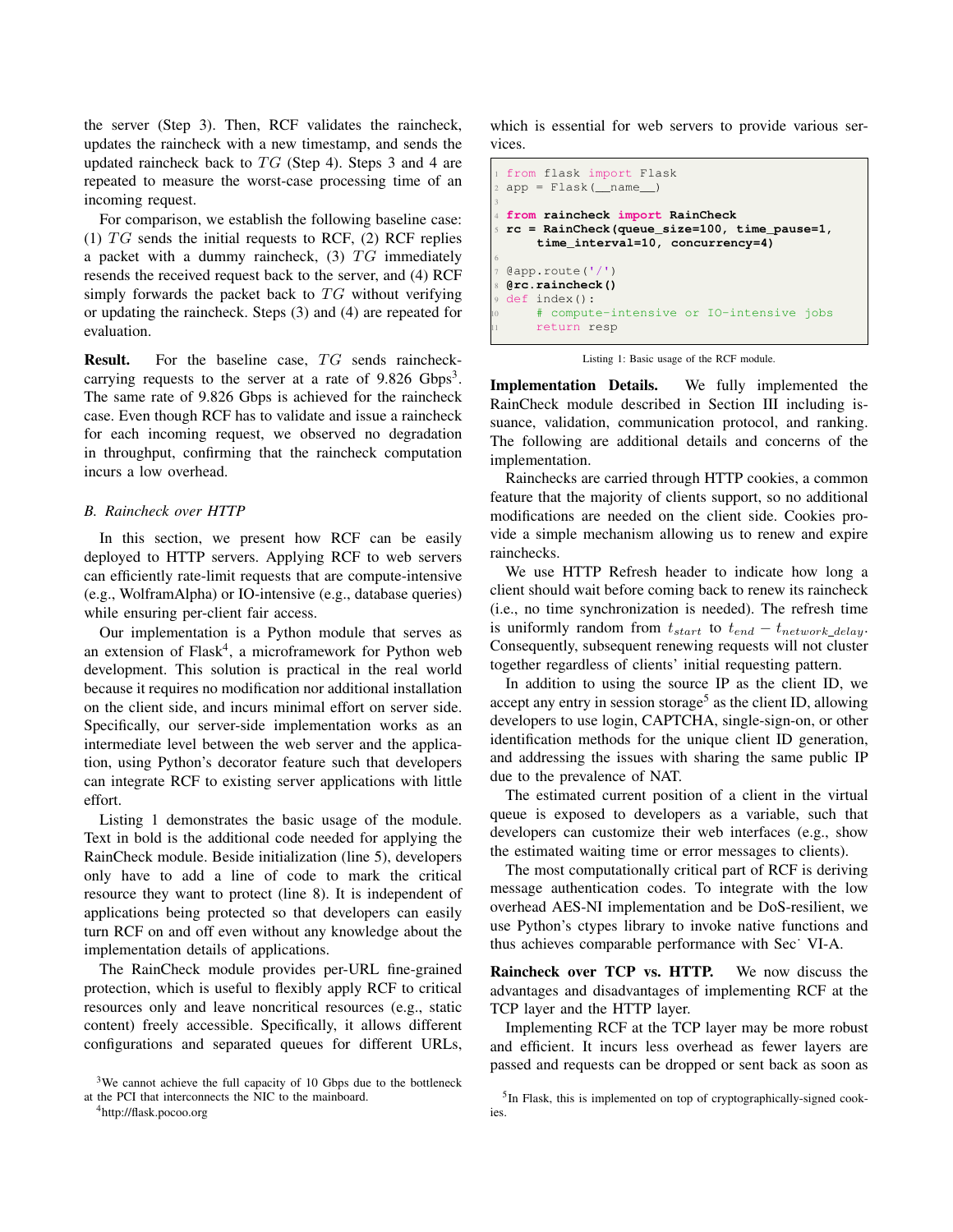

Figure 5: Scatter plots of the initial request time vs. served time and step charts of the average waiting time.

possible. When the bottleneck is out of application layer's sight (e.g., TCP flooding attack), implementation at the TCP layer can also protect more resources than that at the HTTP layer. Moreover, RCF can serve as a generic defense mechanism that protects all upper layer protocols and applications.

However, such a modification requires OS kernel changes or privileged module installation on both clients and servers which may be too intrusive and less favorable. It is also difficult to make changes in a widely used protocol and persuade people to update it at the same time. Furthermore, it may not be suitable to adopt a universal setting for various protocols and applications above TCP layer; some of them may even be unnecessary to protect.

On the other hand, implementing RCF at the HTTP layer is more flexible and transparent. Changes occur only on servers and developers have the full control to decide when to enable RCF, what resources to protect, and how to configure the queue size, waiting time, and other parameters. With the better knowledge of applications, RCF can be more accurately customized to a specific situation.

RCF can also be used to protect UDP packets, and RCF integration with UDP is relatively easier than with TCP, since UDP is connectionless. RCF can also be applied to protect other application requests, such as DNS queries.

Parameter Selection. We briefly describe here the rule of thumb in selecting parameters, particularly, determining reasonable ranges of  $\Delta$  and  $\Delta_{pause}$  within which changing these parameters does not affect much of the server's performance. Detailed mathematical analysis is included in the full report. The value of  $\Delta$  can be determined by network delays and memory consumption: It should be long enough to tolerate the variance in network delay and short enough to keep small states of accepted clients. The value of  $\Delta_{\text{package}}$ can be determined by bandwidth consumption and rank feedback frequency: It should be long enough to prevent too much overhead on frequently raincheck renewal and short enough to update the ranking of clients promptly.

Experiment. We show the effectiveness of RCF over HTTP on a compute-intensive web server. We deployed the server on a m3.xlarge instance of Amazon EC2 service in Singapore, and used another EC2 instance in Tokyo to send requests. The configuration of the server is summarizes below.

| Server                       | without $RCF$ with $RCF$ |           |  |
|------------------------------|--------------------------|-----------|--|
| Queue Size                   | 16 entries               |           |  |
| <b>Concurrent Processing</b> | 4 clients                |           |  |
| Computing Time per request   | $1.5^{\circ}2.5$ seconds |           |  |
| $\Delta_{pause}$             | N/A                      | 1 second  |  |
|                              | N/A                      | 4 seconds |  |

For the unprotected server, we used a FIFO queue to buffer requests and to limit concurrent processing requests. (Otherwise, the server will be overloaded and all the requests will timeout.) The clients of the unprotected server retries in 1 to 5 seconds whenever the request fails until the request is accepted, mimicking the realistic scenario.

The server receives 10 requests per second uniformly from distinct clients for about 50 seconds. For the experimental purpose, we assume that clients already acquired unique IDs.

Result. Figure 5 shows the result of the server with and without RCF under the flash-crowd effect. The unprotected server suffers from high variances in the waiting time when the queue is full, whereas RCF server's waiting time is almost directly proportional to the initial request time. These consistent results validate our simulation's correctness and prove RCF's capabilities in the real world.

#### VII. RELATED WORK

One typical defense against service-level DDoS attacks aims to offer a fair chance of service access to clients. To avoid granting access to non-existing entities (e.g., via IP address spoofing) and to limit a client's attempt to gain advantage over others by masquerading multiple entities,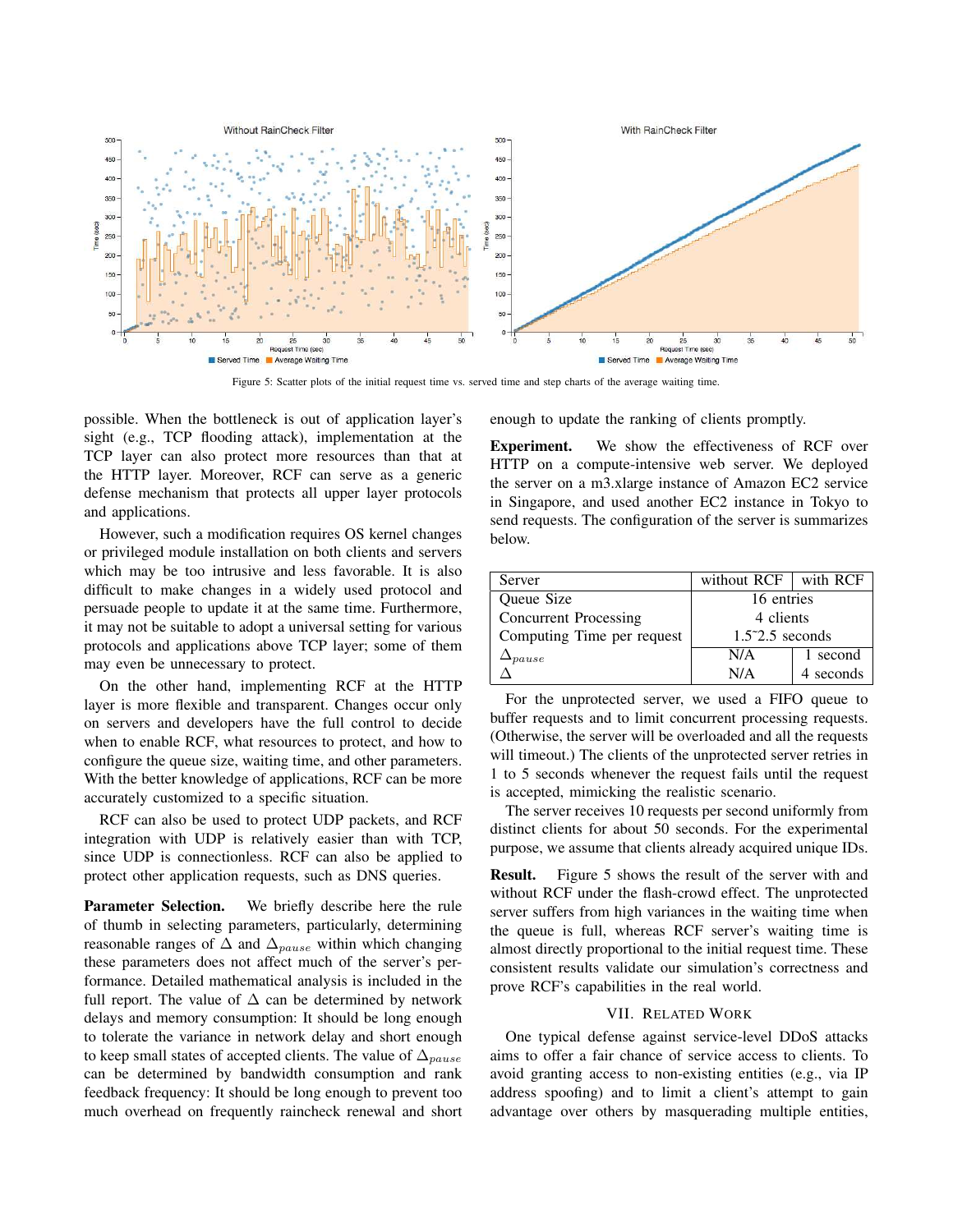DDoS defense mechanisms employ an interactive protocol requesting clients to present an evidence proving the clients' identity.

Computational puzzles [13], [16]–[19] demand clients to show their computational effort to get a service. Despite simple and stateless, they cause high overhead to legitimate clients while providing only weak probabilistic waiting time guarantee [7], which hinders their real world adoption.

CAPTCHAs [20] use a hard AI problem, which can be easily solved by most humans but not by machines (e.g., bots), to test the human presence behind a service request. CAPTCHAs have been widely adopted by many web-based applications to test human presence, and is also used to distinguish Flash Crowd and a DDoS attack [21]. However, advances in CAPTCHA breaking techniques [22]– [24] weaken its effectiveness as a DDoS defense tool. Furthermore, requirement for human interaction limits its applications.

We follow a line of thought of latency-based proof-ofwork [25], where a server under a DoS attack prioritizes the requests of the clients who have waited long for the service. Crowcroft et al. proposed a mechanism to enforce passive delay on clients, slowing down the request rate. However, in contrast to raincheck, this mechanism needs per-client state at a server and does not provide any service access guarantee.

Various proposals aiming at a faster web [26]–[29] use a cryptographic credential (which is similar to TCP SYN cookie [30]) to reduce the number of round trips for the connection establishment. For example, TCP Fast Open (TFO) [26] speeds up successive TCP connections using a TFO cookie, a server-generated Message Authentication Code that proves the client's ownership of a source IP.

Technically, RCF creates credentials in a similar way to the aforementioned mechanisms. A key distinction is that each raincheck contains a fine-grained timestamp by which RCF performs admission control, guaranteeing a maximum waiting time for establishing a connection.

Queuing systems are heavily researched in computer science and operations research. Some mechanisms [31], [32] assign queues to aggregated requests by their origin. Among them, Lee et al. [32] proposed a mechanism that provides differential guarantees to the aggregates based on the observation that bot distribution is not uniform across domains. Stoica et al. [33] proposed a core stateless weighted fair queueing mechanism for fair network scheduling. Only edge routers maintain per-flow state while core routers use the labels inside packet headers created by edge routers to realize fair scheduling. However, queuing systems do not intend to offer nor can they provide precise waiting time guarantees to clients. Alternately, Gligor [7] proposed a scheme that provides per-client, maximum waiting time guarantees via precisely time-scheduled service-access tokens. Such scheduling requires conservative workload prediction for every single service and assumes all granted tokens would be used on time—which unavoidably leads to significant resource under-utilization.

Service replication via infrastructure outsourcing is a common practice for DDoS mitigation. However, many services, such as financial, government, and healthcare services, are hard to replicated/relocatable, distributed, or outsourced, e.g., for security and privacy reasons. Moreover, SSL-protected contents can only be served via a manin-the-middle approach [34], which is highly undesirable from a security perspective. Traffic-scrubbing clouds are ineffective when it is difficult to differentiate malicious and legitimate clients. RCF outperforms prior works as it can be a simple yet practical solution to protect initial requests and guarantees access to a public service that cannot afford a server farm.

## VIII. CONCLUSION

Recent technology advances introduce unfortunate side effects: Internet users are becoming increasingly impatient. To increase users' willingness to wait, the waiting time should be kept small and with low variances, and users should be informed with accurate waiting time estimations. To this end, We propose RCF, a lightweight DDoS mitigation primitive that bounds the waiting time of a legitimate client. RCF achieves strong guarantees by leveraging the network as a virtual queue and ordering clients based on their arrival time, such that the resulting guarantees are close to the optimal case where the server has infinite memory. Since RCF focuses on bounding waiting time, it can work in conjunction with DDoS countermeasures that differentiate bots from legitimate clients to further strengthen the waiting time guarantees. Without RCF, there is little hope for legitimate clients to access the flooded server because the attacker who sends a large number of requests has huge advantage over legitimate clients. In contrast, with RCF, the server effectively provides legitimate clients with access guarantees in the presence of bot-driven DDoS attacks or flash crowds.

#### ACKNOWLEDGMENTS

This work has received funding from the European Research Council under the European Union's Seventh Framework Programme (FP7/2007-2013) / ERC grant agreement 617605, by the Ministry of Science and Technology, National Taiwan University, and Intel Corporation under Grants MOST-103-2218-E-002-034-MY2, MOST-103-2911-I-002- 001, NTU-ICRP-104R7501, and NTU-ICRP-104R7501-1. We also gratefully acknowledge support by ETH Zurich and by NSF under award number CNS-1040801.

## **REFERENCES**

[1] "New Study Reveals the Impact of Travel Site Performance on Consumers," http://www.akamai.com/html/about/ press/releases/2010/press 061410.html, 2010.